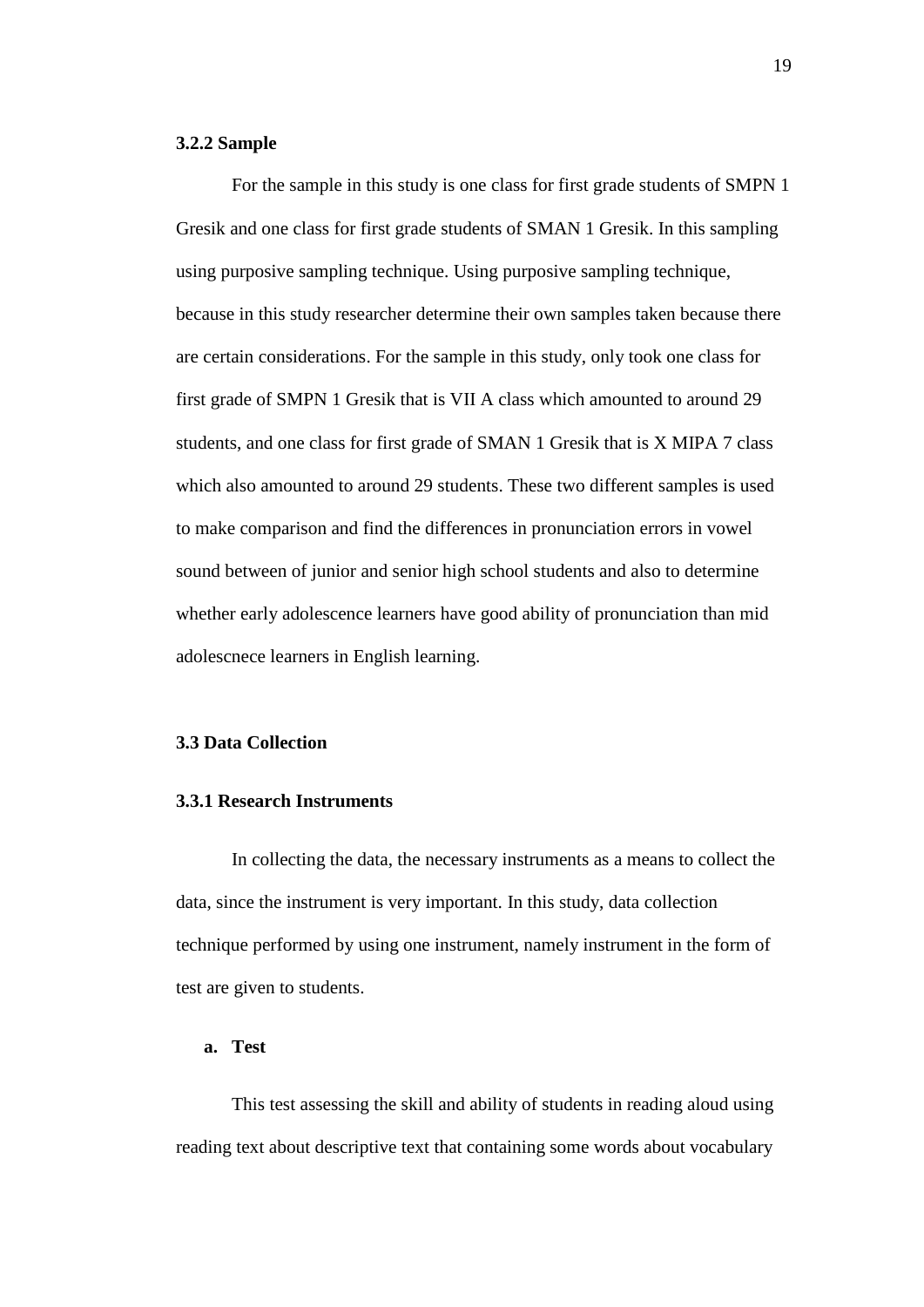likes physical characteristics, character, profession, adjective, noun, verb etc. There are 25 words about vocabulary that contains the vowel sounds in English. Reading text about descriptive text is given by researcher to the students. Researcher taking descriptive text from internet. Reading aloud test will be carried out on first grade students of SMPN 1 Gresik and first grade students of SMAN 1 Gresik. . The number of students is about 29 students (VII A class) for first grade of SMPN 1 Gresik and about 29 students (X MIPA 7 class) for first grade of SMAN 1 Gresik. Each student gets one same paper about descriptive text then students reading text loudly. By reading aloud test about descriptive text that containing some words about vocabulary, it can be seen how the students pronounce a word about vocabulary which there are the vowels in English and can also be known pronunciation mistakes made by the students. Reading aloud test is performed once for the two groups, namely students of SMPN 1 Gresik and students of SMAN 1 Gresik.

### **3.3.2 Procedure of Collecting Data**

Then students were given a test. Test here judge about the skill and ability of students in the pronunciation of the English by reading aloud. Therefore, the tests uses some words about vocabulary. Reading aloud test carried out on first grade students of SMPN 1 Gresik and then carried out to the first grade students of SMAN 1 Gresik. Each student is given a reading text that is the same about vocabulary then reading aloud by students in turn. With the reading aloud test, it can be seen how the students pronounce a word in the reading of the text in which there are the vowels in English and can also be known pronunciation mistakes made by the students. In the reading aloud test, there are 25 words in reading text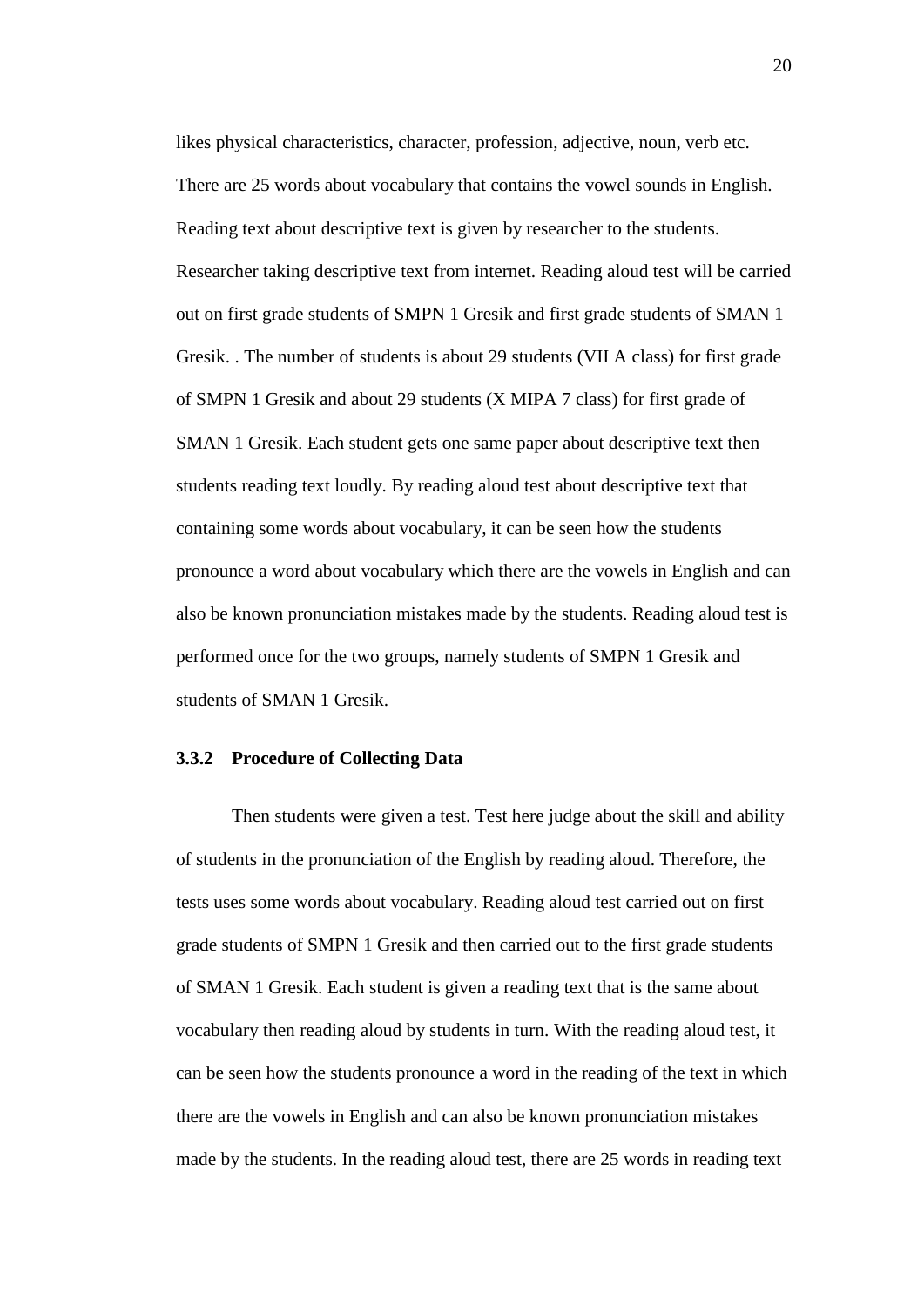about vocabulary that contains the vowel sounds in English. Each word pronounced correctly will receive 1 point and if pronounced incorrectly will receive 0 point. So, if students can read correctly all words, they will get 100. With the total score is  $25/25 \times 100 = 100$ .

Reading aloud test is performed once to two different groups between junior and senior high school students. Each student given  $2 - 3$  minutes to read aloud the text because the text is simple. By the time the students read aloud the descriptive text, researcher recorded and took video of students. After the test is done, researcher will be check scores of students obtained from each student and from these test can also be seen the level of students' skill in pronunciation. From the result of test will be compared to the ability of pronunciation in English students between SMPN 1 Gresik and SMAN 1 Gresik to find out which one has the errors of pronunciation most to the pronunciation of the vowel sounds in English and can also be used to determine whether early adolescence learners achieve better pronunciation result in the learning process than the mid adolescence learners.

### **3.4 Validity and Reliability**

- a. Validity is a compatibility test with the main targets that need to be measured. Validity divided into 3, namely :
	- Content validity : Test items compared to the curriculum or syllabus.
	- Criterion validity : Analyzed test scores correlate with similar test scores that has a good characteristic.
	- Construct validity : Construct or concepts related to the field of science to test the validity of the measuring instrument. Construct validity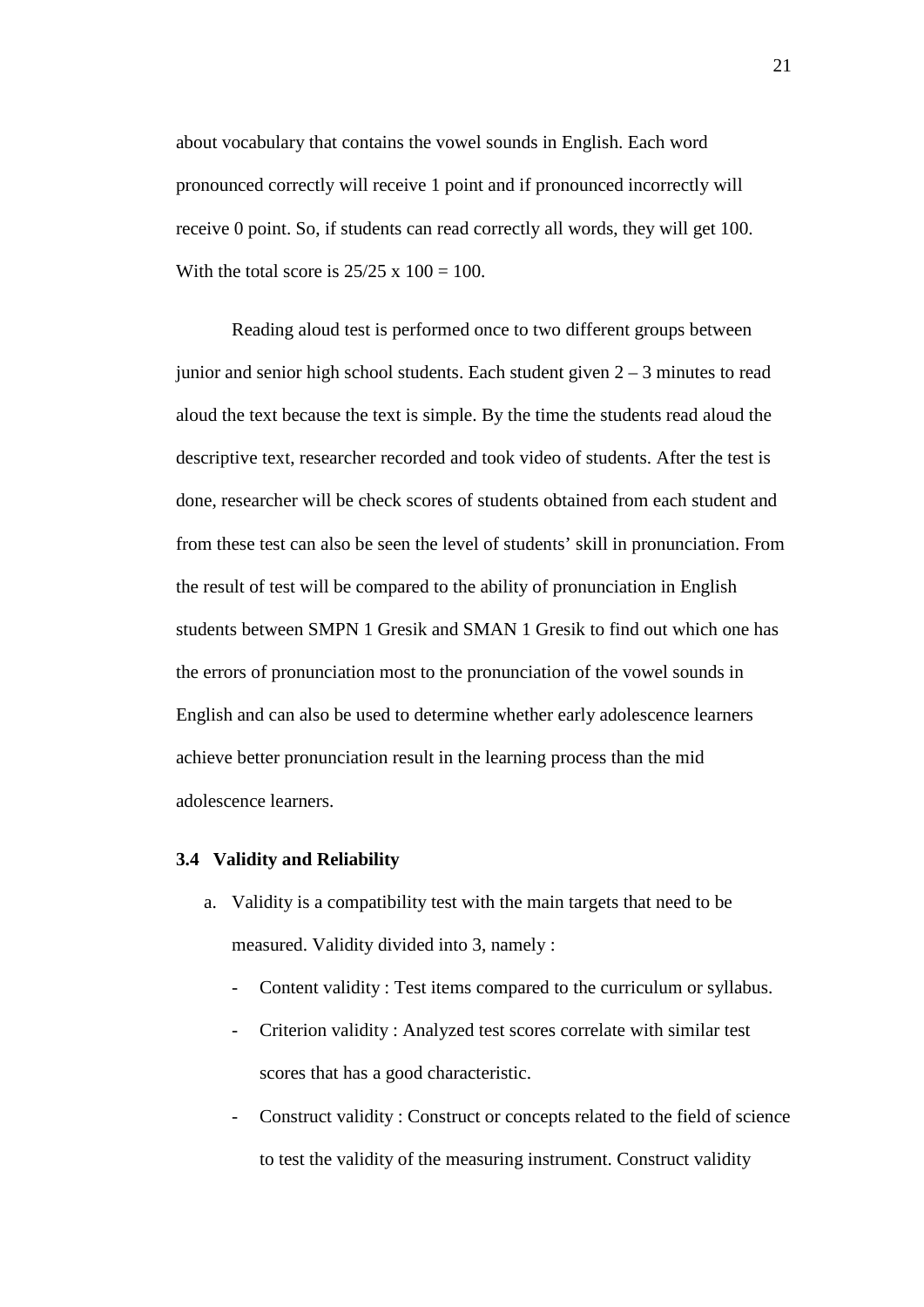refers to the concordance between the results of the measuring instrument with the ability to measure.

To test the validity of the test carried out using *Analyze – Correlate – Bivariate* in SPSS 16 program. That is, correlating each item score with the total score. The total score is the sum of the whole item. The steps in testing the validity is as follow :

- 1. Create a point / score and total score of each variable.
- 2. Click the Analyze Correlate Bivariate.
- 3. Put all the items variable X (junior high school students) to Variabels.
- 4. Check the list Pearson Two Tailed Flag.
- 5. Click Ok.
- 6. Do the same thing in the variable Y (senior high school students).

Basic decision making in test validity as follows :

- If value of rhitung higher than value of rtabel, so the test instrumet is valid.
- If value of rhitung lower than value of rtabel, so the test instrument is invalid.
- b. Reliability is the overall consistency of a measure. A measure is said to have a high reliability if it produces similar results under constant conditions.

To test the reliability of the test can use *Alpha Cronbach's* formula, is as follows : $\sim$ 

$$
r_{11} = \left(\frac{n}{n-1}\right)\left(1 - \frac{\sum \sigma_t^2}{\sigma_t^2}\right)
$$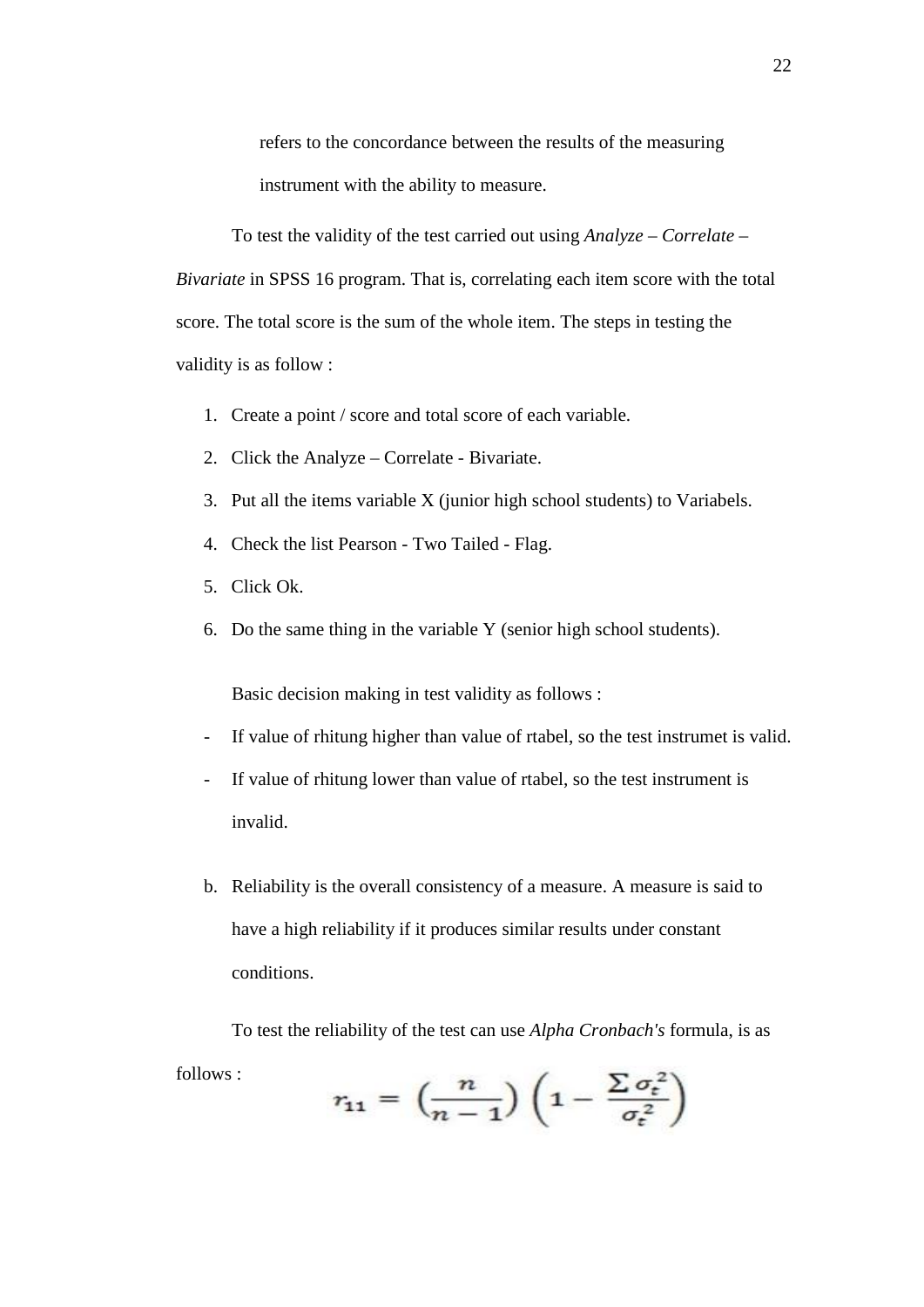Description is as follow :

- R11 : Reliability is sought
- N : The number of question items tested
- $\sum$  o t2 : The number of variance scores eachs items
- ơ t2 : Total of variance

Or can also use *Alpha Cronbach's* in SPSS 16 program using *Analyze –*

*Scale – Reliability Analysis*, is as follow :

- 1. Turn on the SPSS program and select the Variable View, furthermore in the Name write Item number. In the Decimals change all be the number 0.
- 2. Click the Data View fill in the answers of students according to the number of items.
- 3. From the SPSS menu select *Analyze*, click *Scale*, then click the *Reliability Analysis*.
- 4. Then a new dialog box will appear with the name of Reliability Analysis, then enter up to number of item to Items to box, then in the Model select Alpha.
- 5. The last is click OK. It will appear SPSS output.

Reliability test instrument can be done by using *Alpha Cronbach's*. The instrument has a high degree of reliability if the value of *Alpha Cronbach's* obtaned as follow :

- a. If Alpha Cronbach's  $> 0.90$  means very high reliability.
- b. If Alpha Cronbach's 0.70 to 0.90 means high reliability.
- c. If Alpha Cronbach's 0.50 to 0.70 means reliability is quite high.
- d. If Alpha Cronbach's < 0.50 means low reliability.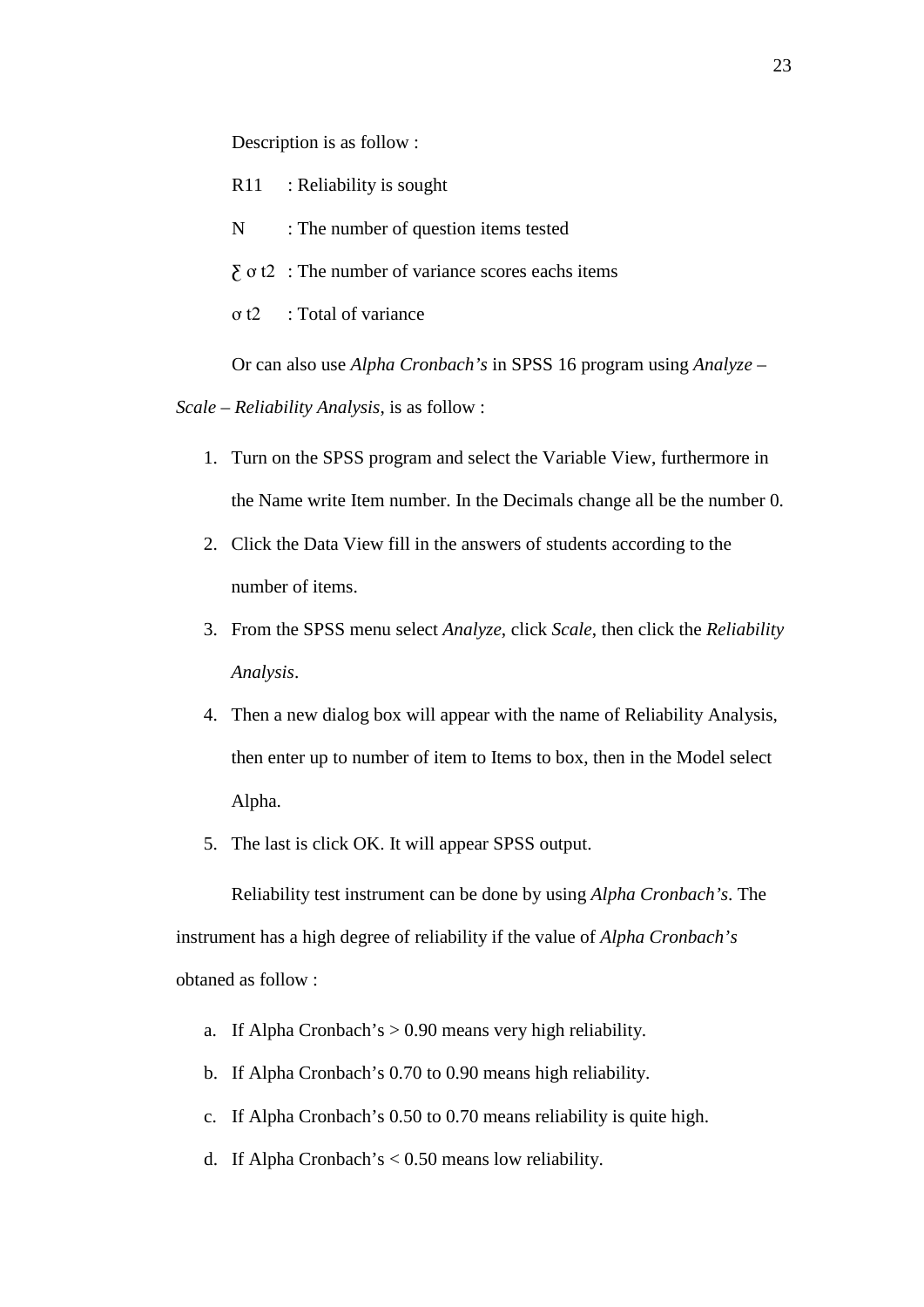Basic decision making in test reliability as follow :

- If the value of *Alpha Cronbach's* > 0.600 the test items dictated reliability.
- If the value of *Alpha Cronbach's* < 0.600 the test items dictated unreliability.

### **3.5 Data Analysis**

In the data analysis in this study use statistical test using *Compare mean - Independent sample t – test*, using two samples. Using *Compare mean - Independent sample t - test*, because between the two samples that will be tested there is no relationship. In this case the word "independent" or "free" means there is no connection between the two samples to be tested (Santoso, 2014). Statistical test in this study to determine differences result of pronunciation error between the two samples is first grade of SMPN 1 Gresik with first grade of SMAN 1 Gresik.

For steps test *Compare mean - Independent sample t - test* in SPSS for Windows version 16 is as follow :

- 1. Open a new worksheet in the application of SPSS.
- 2. On the Data View enter the data (number of pronunciation score test junior and senior high school students).
- 3. Then go in the variable view. Type in the number of pronunciation score test in the first row and the school on the second line and change the decimal to 0.
- 4. On the label type the pronunciation score of students to the number of score and the school name for school.
- 5. For variable Schools, click Values and set one for SMP and two for SMA.